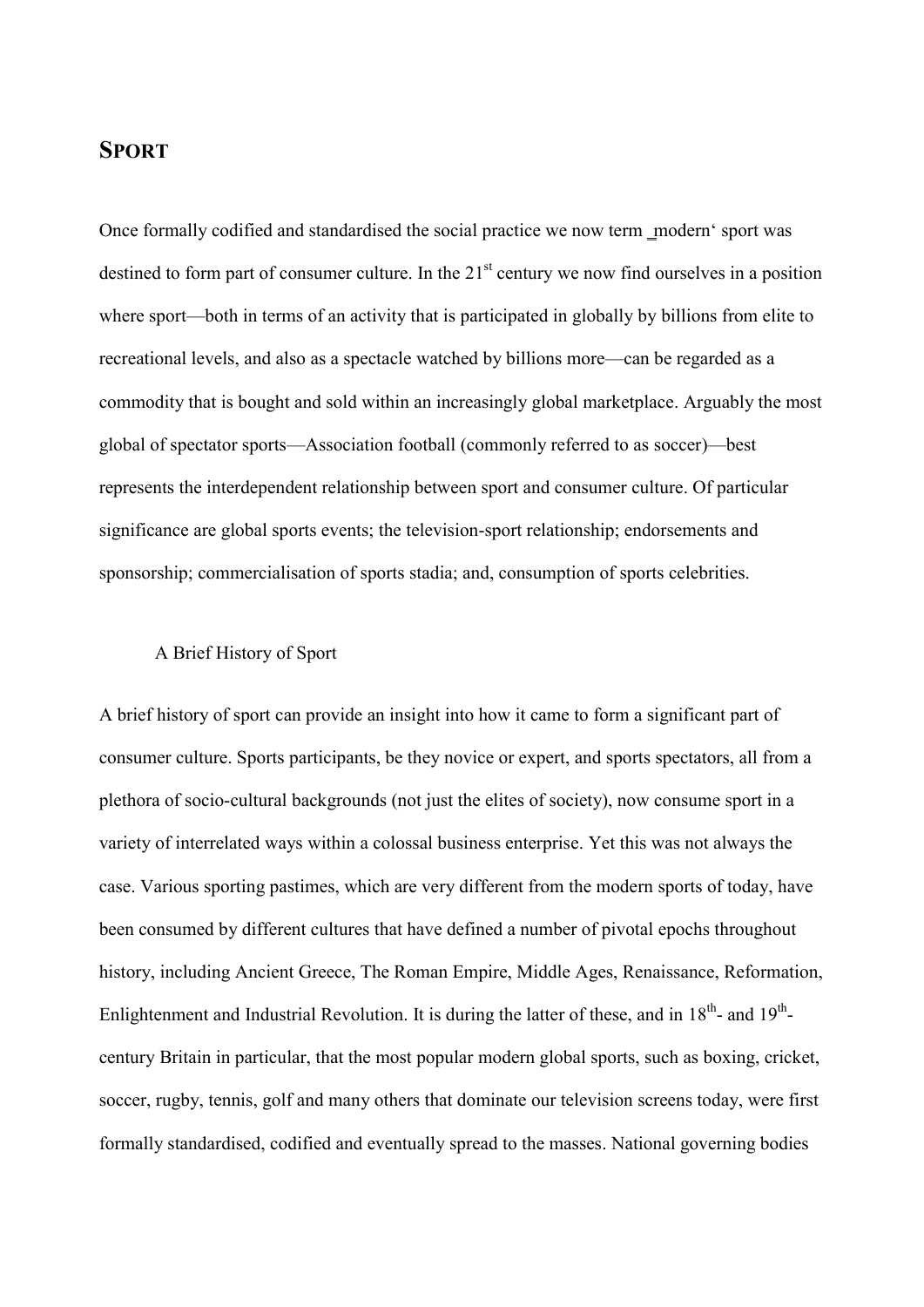for sports such as those listed above were first formed in Britain in the  $18<sup>th</sup>$  and  $19<sup>th</sup>$  centuries. An example is the Football Association (FA) which was formed for the sport of soccer in 1863.

Although originally codified by amateurs of the upper and middle classes, throughout the late  $19<sup>th</sup>$  century and early  $20<sup>th</sup>$  century working-class members of society began to take hold of modern sports and transform them into professional businesses. For instance, the charging of spectators was already common at soccer grounds in England by the 1870s and the payment of working-class players for time out of work (\_broken-time' payments) was becoming common too. This led to the FA being forced to formally legalize professionalism in the sport in 1885 and the first Football League' was established in England in April 1888. This was significant as far as the commercialisation of soccer is concerned as it provided regular matches (rather than cups and knock-out competitions alone) and thus took advantage of the taste for competition and local rivalries amongst spectators. Commercial considerations were clear in the setting up of the league as it initially only allowed one club per city in most cases meaning clubs now represented towns and cities nationally for the first time. This engendered large rises in spectator attendance figures as it also coincided with the growth of working-class political rights involving reforms that led to an increase in wages among the working-class population especially in the 1890s; the introduction of the Saturday half-day for workers; and, the rise of railways built for industry that could be used by fans to travel to away games (before the popularisation of cars). Therefore, as David Russell notes, the popularity of soccer amongst the working classes eventually resulted in the domination of the professional game and the definitive end of the hegemony of amateurism.

According to Giulianotti and Robertson the globalization of soccer in its modern codified form really began to take off between the 1870s and the mid-1920s when it was diffused from Britain at grassroots level via a combination of the following: expanding global business and industry emanating from Britain; as part of education in overseas British schools; and, through the organization of sports clubs by locals through their interactions with British military, educators or industry workers. During this period soccer became embedded in many parts of the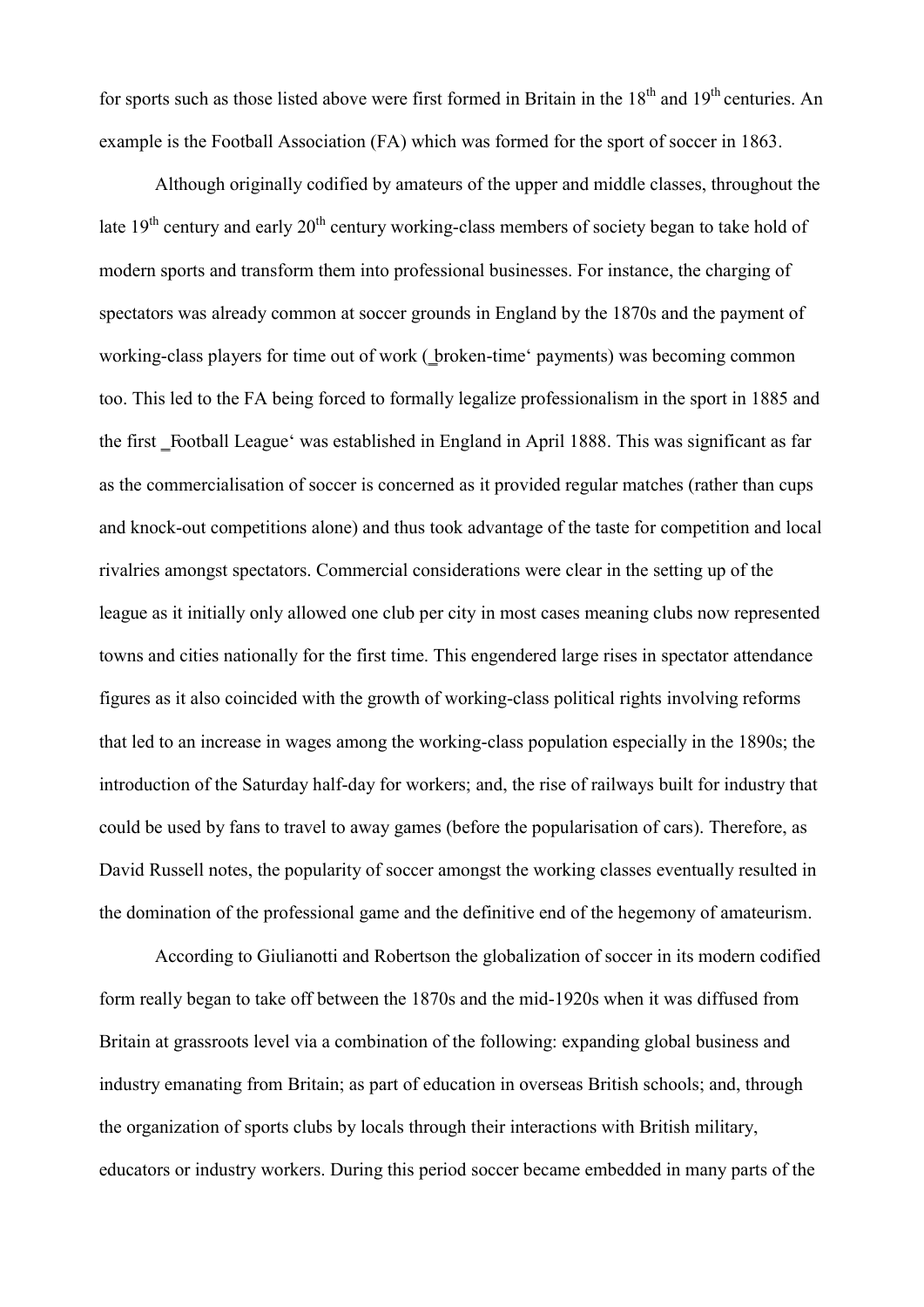world including Europe, South America, and the Europeanized parts of Africa, Asia and North America.

#### Global Sports Events

The rapid growth of global interest in spectator sport throughout the  $20<sup>th</sup>$  century was largely assisted by Baron Pierre De Coubertin's first modern Summer Olympic Games hosted by Athens in 1896 and subsequently held on a quadrennial basis thereafter up to the present day (with exceptions only around the First and Second World Wars). Soon after this, from the early  $20<sup>th</sup>$ century global bodies for individual sports began to spread rapidly, such as Fédération Internationale de Football Association (FIFA) founded in 1904. FIFA created its own global sports event in the form of the World Cup competition. The first soccer World Cup Finals tournament was hosted by Uruguay in 1930 and has also been held quadrennially ever since (the only break being between 1938 and 1950 due to the Second World War).

The 1984 Los Angeles Olympic Games was the first global sporting event to make a profit largely from private corporate company sponsorship. This stimulated massive competition between cities vying to host future international sporting events in order to maximise revenue from selling broadcasting rights and advertising space. For this reason events like the Olympics or World Cup competitions are now what John Horne and Wolfram Manzenreiter refer to as sports mega-events. Such global sports events not only epitomize the global reach of sports through including national teams from around the world, but they also demonstrate how sport has become a gigantic business enterprise with stakeholders including the media and many corporate sponsors.

#### The Television-Sport Relationship

Attendance figures at sports events have always been large, but the consumption of them became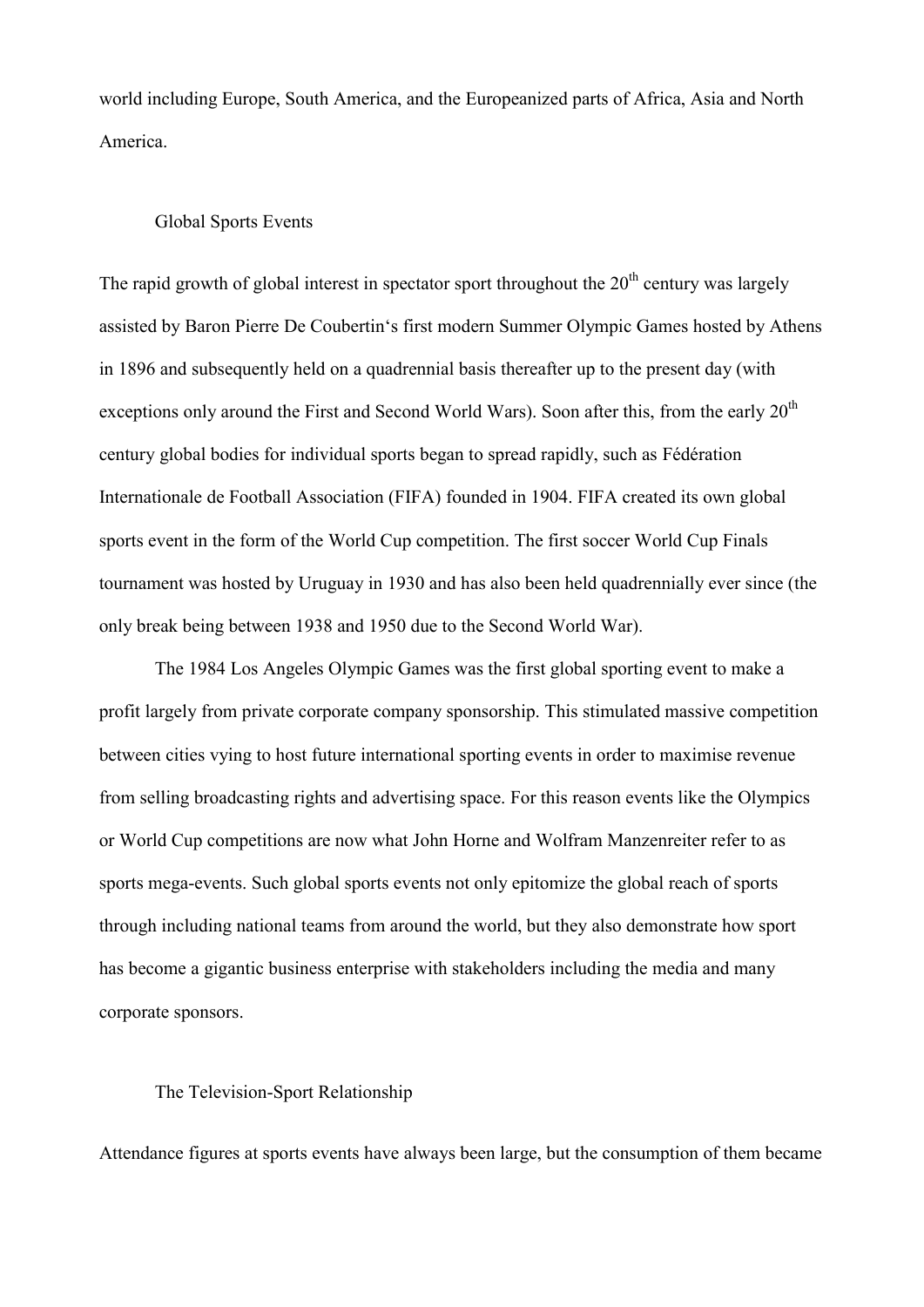truly global in scope with the invention of television and its rapid spread from the 1960s. American cultural historian Christopher Lasch suggested that television has negatively impacted the intrinsic values inherent in sport by transforming it into entertainment. This is a moot point and it would be relatively easy to argue that television has been essential for the globalization of many sports and the reason why they have become so popular. To support Lasch's point, however, to fit into the tightly scheduled world of television programming, whose primary function is to reach as wide an audience as possible, many aspects of sport have been altered. This includes the start times of matches and events accommodating television schedules and prime-time viewing irrespective of whether it is convenient for the athletes involved. Advertising breaks for commercial channels throughout the world often take precedent over traditional sports formats. For instance, American football's Super Bowl runs for far longer than any other game of American football simply due to the breaks in play to accommodate advertisements.

Garry Whannel, in the *Handbook of Sports Studies*, observes that television is the dominant partner in its relationship with sport. It is the financial sponsor of sport that outbids all others. Television has the capacity to create drama out of sport where the final outcome of an event is uncertain and in many cases the game itself is actually rather dull to watch. Whannel raises a number of issues for further analysis, such as the ongoing impact of television coverage on spectator attendance figures as well as participation in sports themselves, and that television does not merely provide coverage of a sports event but that producers construct a \_package' for spectator consumption. Slow-motion replays, multiple camera angles and commentary/punditry turn live' televised sports events into soap operas where Gill Lines suggests players/athletes are cast as heroes, villains or fools in order to maintain audience interest.

Dedicated pay-per-view, cable, satellite and digital sports channels have also helped globalize sports for spectator consumption. Examples include television networks such as HBO (Home Box Office) in the United States and BSkyB (British Sky Broadcasting, often abbreviated to Sky') in the United Kingdom which charge viewers annual subscriptions for packages of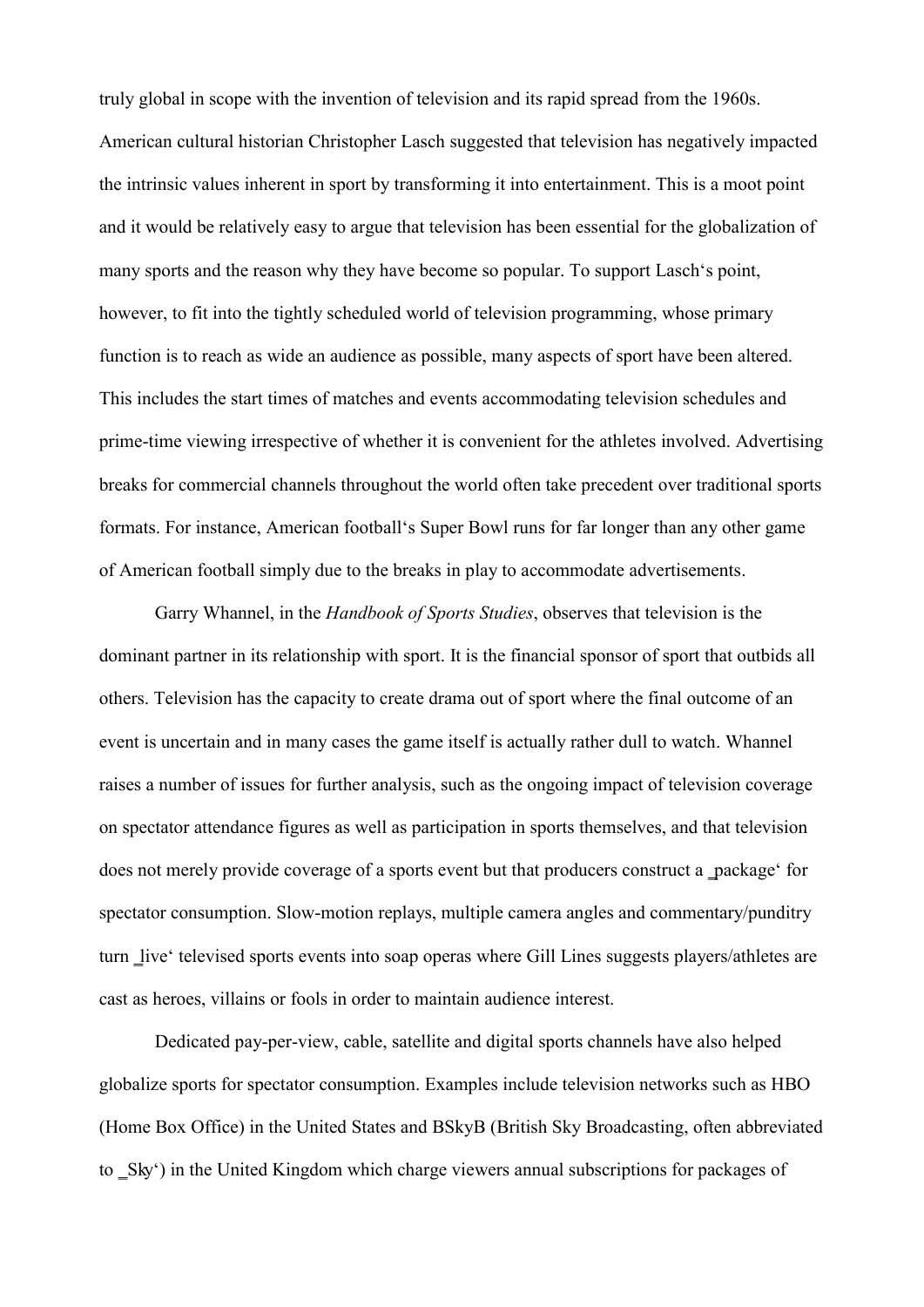sports channels and/or one-off pay-per-view prices for individual sports events such as professional boxing world title fights. Such packages are marketed beyond national borders to viewers around the world. For instance, Entertainment Sports Programming Network (ESPN) is an American pay-per-view channel showing live' National Basketball Association (NBA) games as well as English Premier League soccer matches for an annual fee. Whilst vastly cheaper than the cost of purchasing tickets to attend such events in person, the collective subscriptions generated across the world from paying customers, coupled with the vast amounts paid by advertisers to air commercials on such channels, means broadcasters do not fail to maximize revenues.

#### Endorsements and Sponsorship

Globally televised sports events have become prime targets for transnational corporations to advertise their brands to sports spectators. Opportunities for endorsements and sponsorship relating to branded sports equipment, paraphernalia and merchandise associated with athletes, clubs and events all play integral parts in the appeal of sport to global conglomerates. Such brands as Visa, Coca-Cola and McDonald's, despite not even being directly related to sports themselves, have managed to effectively market their names globally via many sports events and leagues. The globalizing process of sport through television has generated a creative platform for marketing in a variety of ways. Sports stars are in effect on display for potential purchasers of their talents but also for sponsorship. Global corporations also compete to sponsor domestic sports leagues and teams. John Horne explains in intricate detail Nike's use of American basketball star Michael Jordan in the 1990s as the classical example of a sports star becoming a commodity and endorsing a particular sports clothing brand. This reciprocal endorsement and sponsorship massively increased the actual earning power of Michael Jordan himself as well as creating huge potential in the branding of future sports stars. It established Nike's dominance in the sportswear market at that time. As commodities sports stars can gain leverage into a position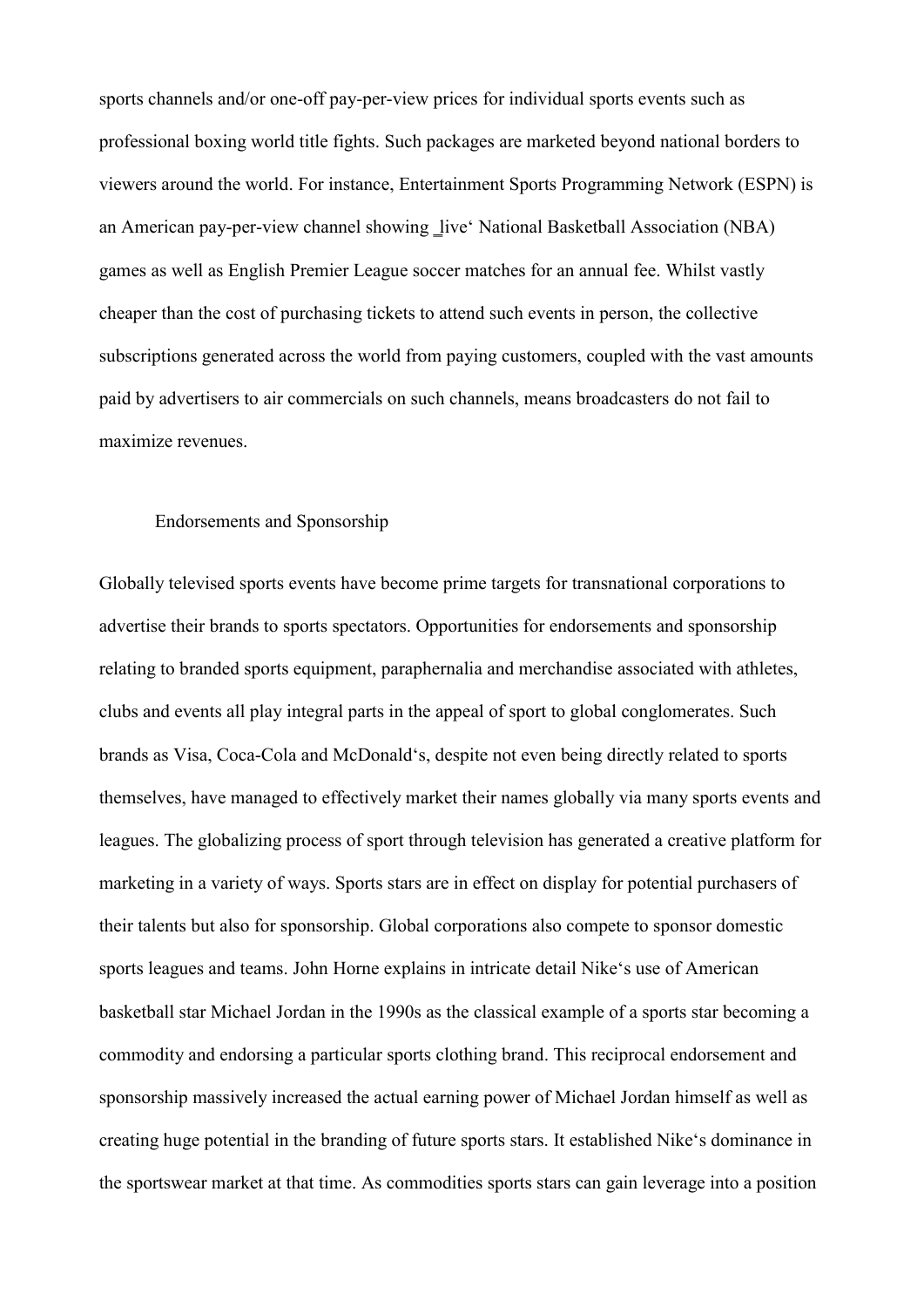in the market and consolidate a foothold for sponsors. In essence an attractive-looking sports star in a global sport has the potential to earn astronomical figures for themselves as well as for their sponsor.

#### Commercialisation of Sports Stadia

Sports stadia themselves provide pitch/field/court/rink/course/circuit/track side spaces for commercial exposure. Electronic advances mean that old hoardings have now been replaced with digital screens running the full length of pitches that change constantly throughout a game to advertise a plethora of products for consumption. Olympic/Paralympic Games, World Cup tournaments, world championships and world tours provide marketing opportunities that are virtually incomparable in any other context. Understandably, the television rights for such events in the  $21<sup>st</sup>$  century are enormous with Olympic Games generating ten figure sums according to Horne and Manzenreiter Attending a sports event has long gone beyond paying to watch a match or game and an understanding of the development of marketing has changed the experience considerably.

American sports stadia management led the way in the marketing of sports events as an experience, with pre-match and other peripheral entertainment being included in the price. Soccer has been very slow to catch up with this mindset. Clubs in the top-two divisions of English professional soccer were forced to update their stadia throughout the 1990s following the Hillsborough disaster of 1989, in which 96 football fans lost their lives, after overcrowding led to their being crushed against a metal fence erected to prevent pitch invasions. Lord Justice Taylor led an inquest into the disaster and ordered a complete end to the dangerous old terraced standing-only features of previous soccer stadia in favour of safe all-seated stands. These newly rebuilt multi-purpose stadia also provided more opportunities for consumption as they were not only designed to incorporate executive suites for selling corporate hospitality packages, but many, such as Manchester United's Old Trafford stadium, also include retail shops, bars,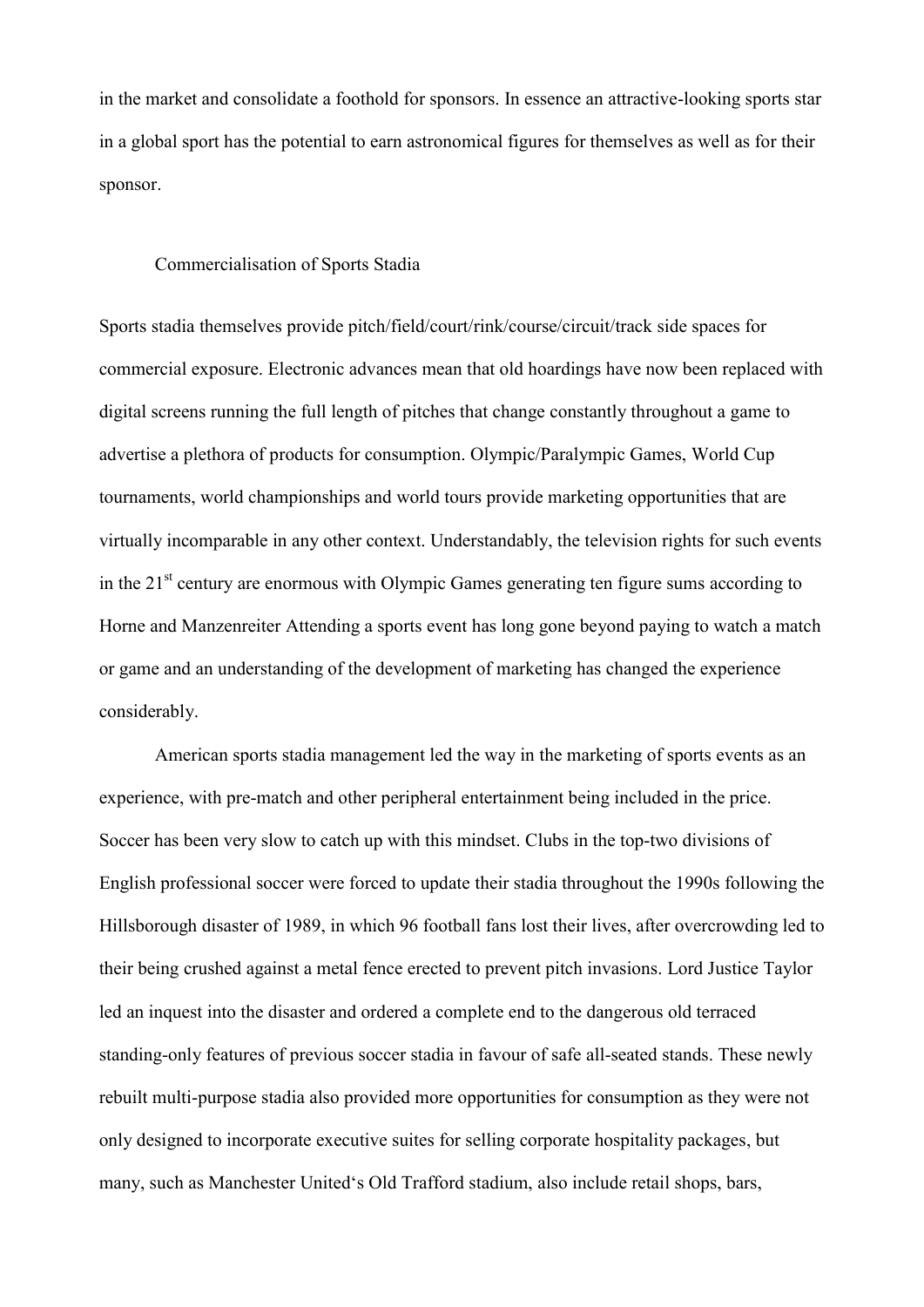conference facilities and even hotels.

## Consumption of Sports Celebrities

The consumption of sport goes further still when the vast market for sports celebrities is considered. Spectators may not be able to grace the basketball court or soccer field along with their heroes, but they can look like them or at least make an attempt to. Varying customs such as rules and symbols that French sociologist Pierre Bourdieu referred to have transcended the ephemeral nature of clothing and other accessories and become firmly established in something rather more permanent in the form of copycat body and facial piercings and lavish tattoos. The mass consumption of sports celebrities is seen clearly among fans who celebrate the achievements of their heroes and strongly buy into sport as a commodity by bearing copycat expressions on their own bodies. There are varying degrees as to the extent celebrities are prepared to go in developing their own personal brand but Michael Jordan and Dennis Rodman (both US, Basketball) as well as David Beckham (UK, Soccer) have arguably been trend setters and are celebrities beyond the boundary lines of their chosen sports.

The celebrity sports star sells' a way of life that fans buy into as they often identify with the meritocratic ideal—the rags-to-riches or American Dream—that many sport stars epitomise. Although starting from humble beginnings, David Beckham and Michael Jordan became multimillionaires, not simply from their natural talents within their respective sports, but with the successful global marketing of merchandise bearing their names. Brand Beckham was created by Simon Fuller, the manager of the former globally successful pop group The Spice Girls in which David's wife Victoria was a member. From the United Kingdom to Europe to the global market, positioning of the Beckham brand has been managed effectively and has stretched beyond the confines of soccer and more importantly beyond the playing career of Beckham himself. His playing career with English Premier League team Manchester United established him as a household name. Sky TVs sponsorship of the English Premier League again increased his profile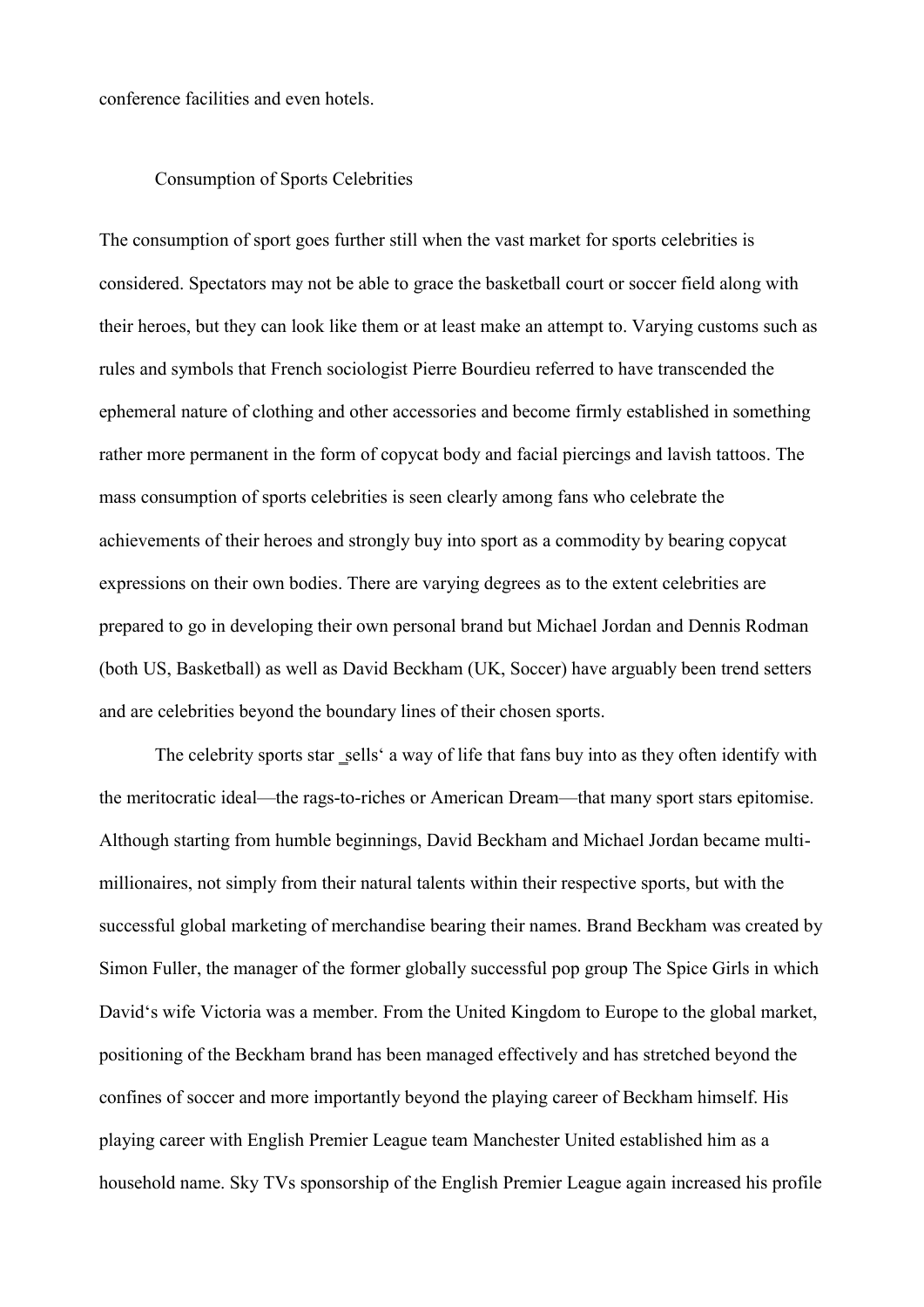worldwide. His subsequent transfers to Real Madrid in Spain, LA Galaxy in the United States and AC Milan in Italy have benefitted those teams' finances massively through allowing them to market the Beckham brand alongside their own club brands.

### Key Points and Future Lines of Research

Although many like Lasch argue that the increasing commercialization of sport has ruined its inherent virtues, others such as Whannel have accepted that increased exposure on the global medium of television has increased the popularity of sports beyond belief. Soccer, perhaps the most global of spectator sports, is now so firmly embedded within consumer culture that it is almost impossible to imagine it without thinking about its business connotations. The professionalism of soccer quickly led to its globalization and commercialization soon followed. The latter shows little signs of decreasing as the appetite for watching professional sport increases in more and more areas of the world, the wages and sponsorship deals for players/athletes increase alongside the cost of ticket prices to attend live events and the subscription fees charged by television companies to view them also grow considerably. The fans are ultimately the ones who lose out in the global business of sport and the wealthy sponsors, broadcasters and governing bodies/league owners go on increasing their revenues regardless.

This unhealthy imbalance within professional sports has led to new areas of research into how billions of fans and less privileged players/athletes throughout the world are being exploited. English soccer fans have revolted against takeovers of their clubs by wealthy businessmen purely involved in sport for capital accumulation. Perhaps one of the best examples is Manchester United fans' campaign against the takeover of their cherished club by the American Glazer family. This led to a large proportion of fans setting up their own independent club FC United of Manchester in opposition. However, such local campaigns provide little opposition for the global reach of transnational corporations like Manchester United, considering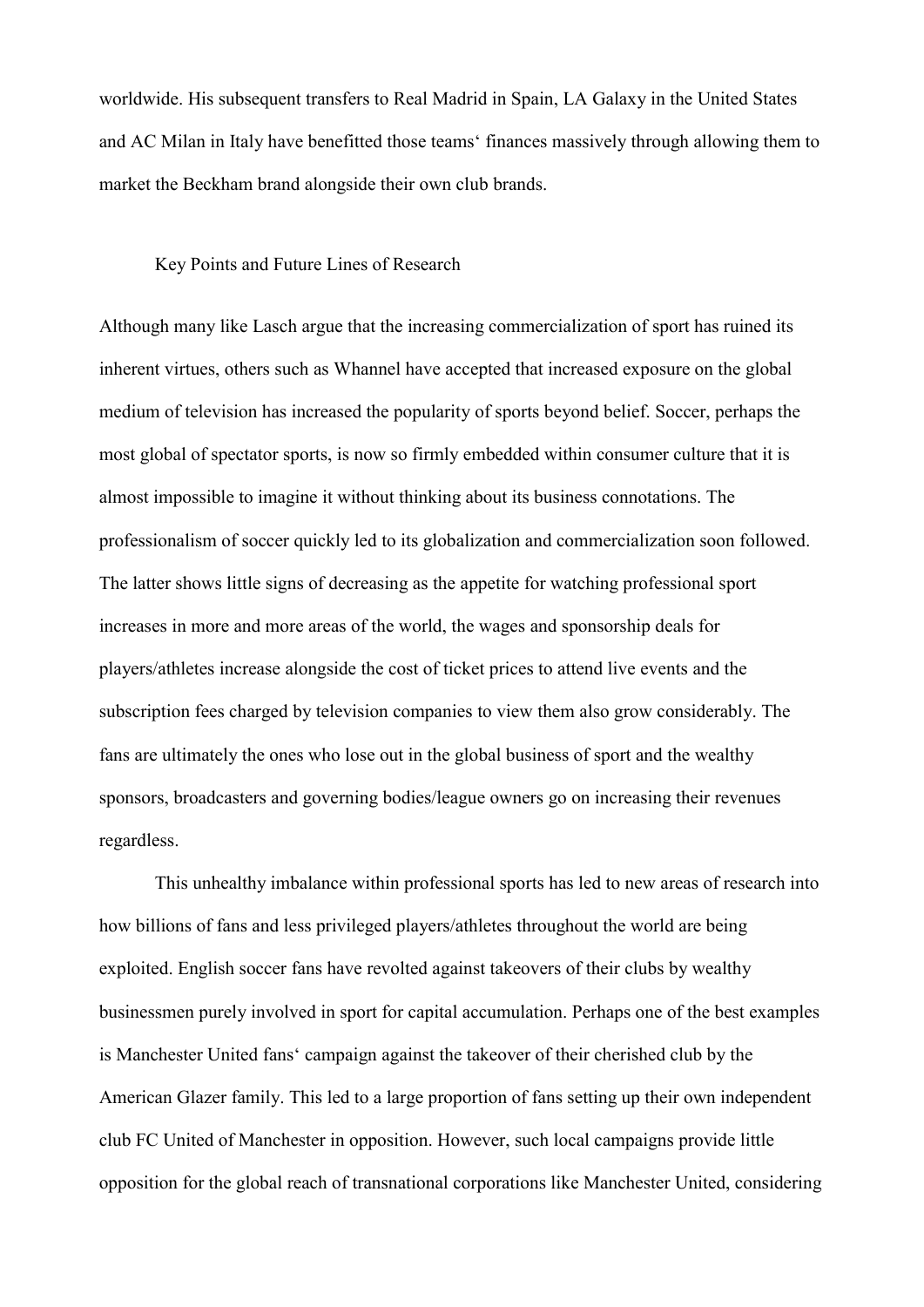the majority of supporters are not British, let alone from Manchester, and many will have never even visited the club's home stadium at Old Trafford.

Other new lines of research are concerned with how fans are consuming sports like soccer via utilizing non-traditional practices and/or new media such as the Internet, digital and mobile communications technology. Garry Crawford highlights the diversity of fandom opportunities that now exist in our media saturated world—from attending matches in person, to watching live streams of events on the Internet, to digital gaming, to interacting via fan forum message boards, to purchasing merchandise and even downloading ring tones or wallpapers for mobile phones. Although everyday and banal for many in wider society, for sports fans such consumption practices often inform their social networks and identities and are significant and meaningful parts of their lives. As Crawford (2004: 160) himself puts it:  $\div$  we are to understand the social significance of sport, then it is essential that we understand the multitude of meanings that this can have in people's everyday lives."

### *Tom Gibbons and Stuart Braye*

*See also* Commercialization; Commodification; Community and Belonging; Fans; Globalization; Leisure; Leisure Studies; Recreation; Spectacles

#### FURTHER READINGS

Bourdieu, Pierre. *Distinction: A Social Critique of the Judgement of Taste*. London: Routledge, 1984.

Cashmore, Ellis. *Beckham*. Cambridge: Polity Press, 2002. Crawford, Garry. *Consuming Sport: Fans, Sport and Culture*. London: Routledge, 2004. Giulianotti, Richard. *Football: A Sociology of the Global Game*. Cambridge: Polity Press, 1999.